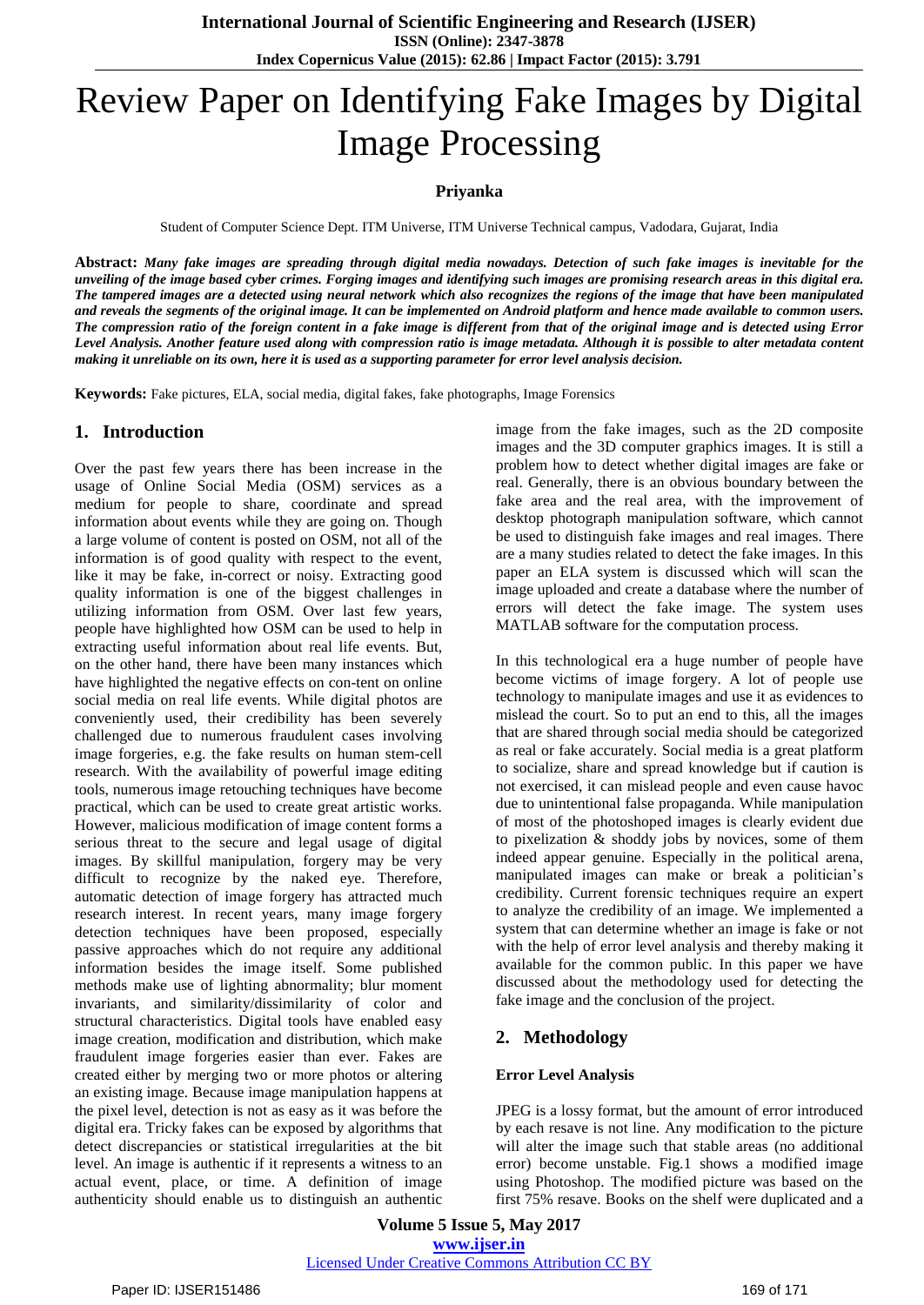toy dinosaur was added to the shelf. The 95% ELA identifies the changes since they are areas that are no longer at their minimal error level. Additional areas of the picture show slightly more volatility because Photoshop merged information from multiple layers, effectively modifying many of the pixels. A 90% image resaved at 90% is equivalent to a one-time save of 81%. Similarly, saving an image at 75% and then resaving it at 90% (75% 90%) will generate virtually the same image as 90% 75%, or saved once at 67.5%. 19 The amount of error is limited to the 8x8 cells used by the JPEG algorithm; after roughly 64 resaves, there is virtually no change. However, when an image is modified, the 8x8 cells containing the modifications are no longer at the same error level as the rest of the unmodified image. Error level analysis (ELA) works by intentionally resaving the image at a known error rate, such as 95%, and then computing the difference between the images. If there is virtually no change, then the cell has reached its local minima for error at that quality level. However, if there is a large amount of change, then the pixels are not at their local minima and are effectively "original".



**Figure 1**

Books on the shelf were duplicated and a toy dinosaur was added to the shelf. The 95% ELA identifies the changes since they are areas that are no longer at their minimal error level. Additional areas of the picture show slightly more volatility because Photoshop merged information from multiple layers, effectively modifying many of the pixels. Nearly all pixels in the original image are not at their local minima. The first resave (75%) shows large areas where the pixels have reached their local minima. The second resave introduces more areas that have reached their local minima for error. By analyzing the pattern in the ELA applied image (Fig 1 left part), we can determine which part of the image is possibly faked. It is hard for the human eye to detect small scale changes to image so that we have decided to use machine learning to detect the anomalies in the error level analyzed images.

Error level analysis is done with the help of ImageJ library. ImageJ provides option to save image in JPEG format with certain percentage of compression. The system first saves an image at 100% quality. Then the same image is converted into 90% quality image using ImageJ. The difference between these two is found out though difference method. The resulting image is the required ELA image of the input image. This image is saved as a buffered image and sent to the neural network for further processing.

Machine learning is implemented using Neuroph library for java. Neuroph is selected because of the simplicity and easiness to implement neural networks. We have implemented a multilayer perceptron network with momentum back propagation learning rule. A multilayer perceptron neural network is used having one input layer, 3 hidden layers and 1 output layer. Once the image is selected for evaluation, it is converted to ELA representation from Compression and Error Level Analysis stage. 100%, 90% images are used for the construction of ELA image. Once ELA is calculated, the image is preprocessed to convert into 100x100px width and height. After preprocessing, the image is serialized in to an array. The array contains 30,000 integer values representing 10,000 pixels. Since each pixel has red, green and blue components, 10,000 pixels will have 30,000 values.

Most image files do not just contain a picture. They also contain information (metadata) about the picture. Metadata provides information about a picture's pedigree; including the type of camera used, color space information, and application notes. Different picture formats include different types of metadata. Some formats, like BMP, PPM, and PBM contain very little information beyond the image dimensions and color space. In contrast, a JPEG from a camera usually contains a wide variety of information, including the camera's make and model, focal and aperture information, and timestamps. PNG files typically contain very little information, unless the image was converted from a JPEG or edited with Photoshop. Converted PNG files may include metadata from the source file format. Metadata provides information related to how the file was generated and handled. This information can be used to identify if the metadata appears to be from a digital camera, processed by a graphical program, or altered to convey misleading information.

# **3. Result**

Error level analysis has shown promising result in nonshared images. It is able to detect anomaly in all "photo shopped' or 'gimped' images under a very small processing. It failed on images shared through WhatsApp, Google+ etc. Moreover, it became completely erroneous when images with manipulated metadata given. Neural network has been successfully trained using the error level analysis with 4000 fake and 4000 real images. The trained neural network was able to recognize the image as fake or real at a maximum success rate of 83%. The use of this application in mobile platforms will greatly reduce the spreading of fake images through social media. This project can also be used as a false proof technique in digital authentication, court evidence evaluation etc. By combining the results of metadata analysis (40%) and neural network output (60%) a reliable fake image detection program is developed and tested. Error level analysis helps to find the changes in the image uploaded by the number of pixels in the image.

# **4. Discussion**

Today"s technology allows digital media to be altered and manipulated in ways that were simply impossible twenty years ago. Tomorrow's technology will almost certainly

**Volume 5 Issue 5, May 2017 www.ijser.in** Licensed Under Creative Commons Attribution CC BY